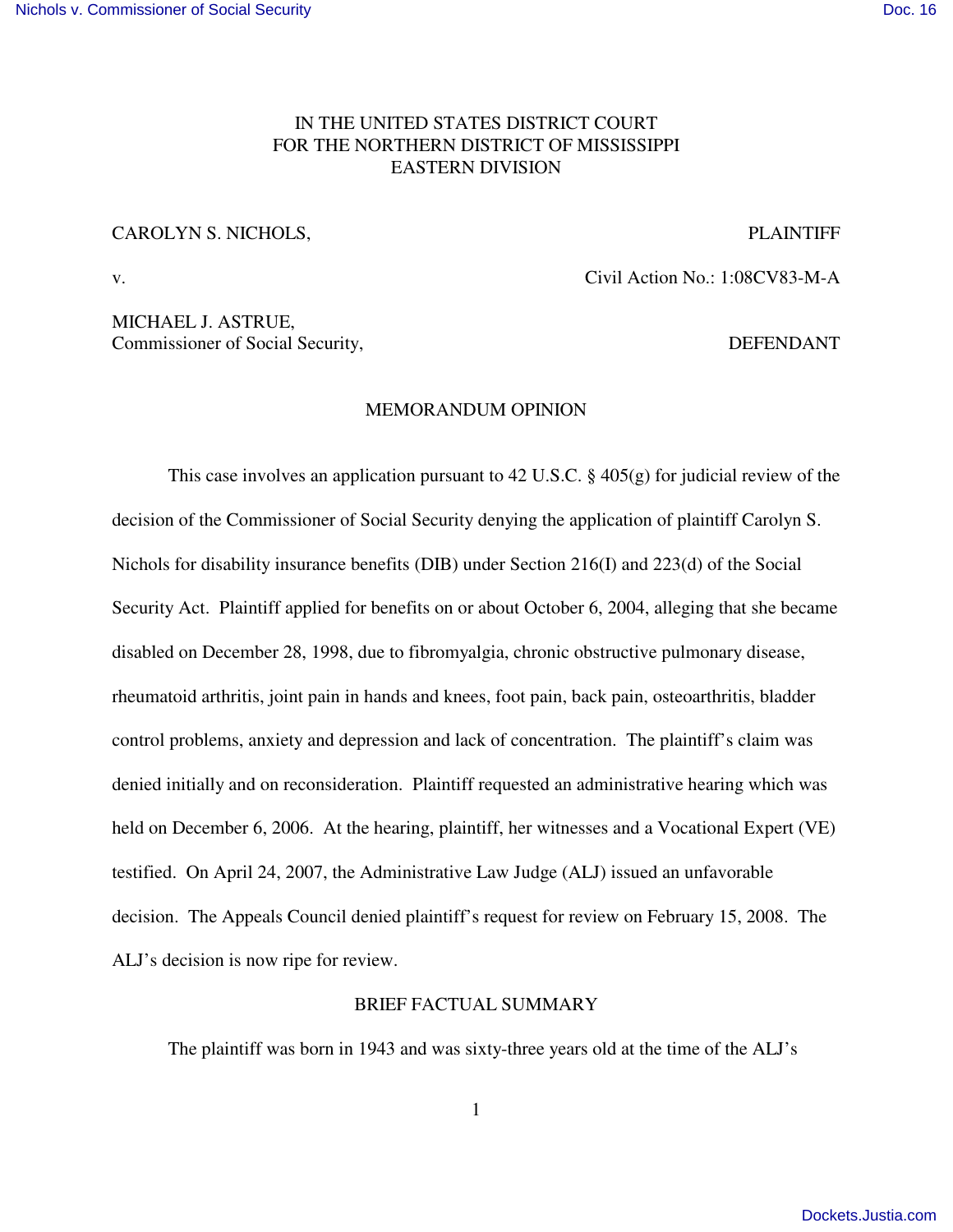decision in this case. Plaintiff completed the eighth grade in school and later obtained her GED. (Tr. 357). Her past relevant work was as a farm worker, waitress, and cash register clerk. (Tr. 357). As noted above, she has alleged that she became disabled in December 1998, due to fibromyalgia, depression, plantar fascitis, back pain and other complaints. (Tr. 122).

Upon review of the medical evidence, testimony at the hearing and the record in this case, the ALJ determined that the plaintiff suffered from "severe" impairments including fibromyalgia, arthritis, chronic obstructive pulmonary disease, heel spurs, degenerative disc disease, depression, anxiety and gastroesophageal reflux disease. (Tr. 13). However, the ALJ determined that these impairments did not meet or equal the impairments contained in the listings. (Tr. 13). Regarding the plaintiff's residual functional capacity (RFC), the ALJ determined that the plaintiff retains the RFC to perform the exertional demands of "light" work involving lifting and carrying 20 pounds occasionally and ten pounds frequently for thirty minutes at a time. (Tr. 13). That she was unable to crouch, kneel or crawl; or push or pull with her feet. (Tr. 13-14). She could occasionally reach, balance, stoop and grasp with the left hand. (Tr. 14). The ALJ further found that she was able to understand and remember, perform simple, routine tasks, interact with supervisors, coworkers and the public, and could maintain concentration and attention for hours at a time. (Tr. 14). Based on this RFC, the ALJ determined at step four of the sequential evaluation process that the plaintiff retained the ability to perform her past relevant work as a waitress. (Tr. 17).

The plaintiff has properly appealed the ALJ's determination and now, on appeal to this court raises the following issues:

1. Whether the decision of the Commissioner is supported by substantial evidence.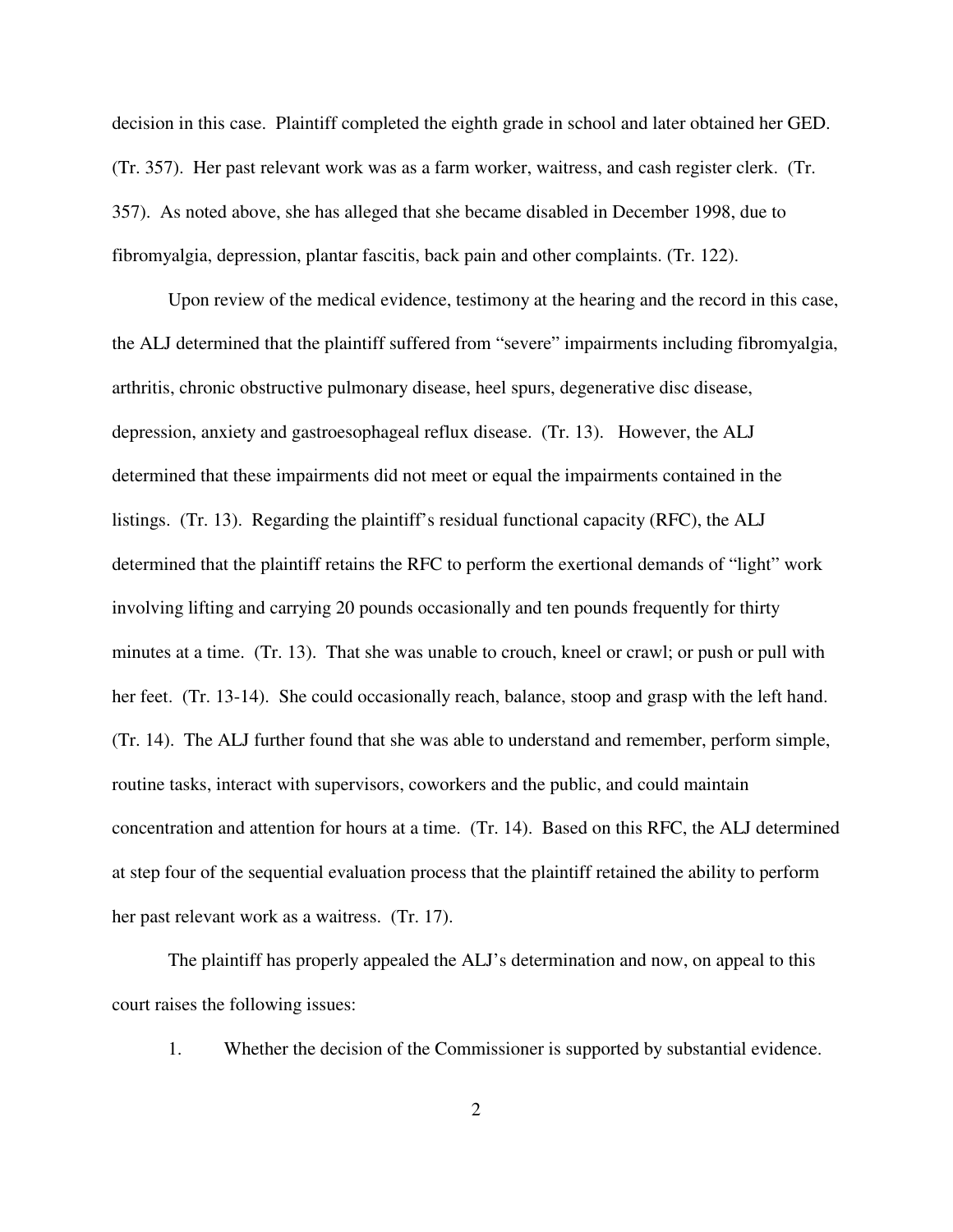- 2. Whether the medical evidence supports the decision of the ALJ as affirmed by the Appeals Council.
- 3. Whether the ALJ's decision adequately explains why evidence rejected by the ALJ was rejected in support of the ALJ's decision and whether it was proper to reject certain medical evidence.
- 4. Whether the ALJ's findings are supported by substantial evidence or are contrary to applicable law and regulations.

Docket 11, p. 1. These arguments fall into two basic categories: whether the ALJ's decision was based on substantial evidence and whether the ALJ erred in rejecting medical evidence in the record. The court will address these arguments seriatim.

### STANDARD OF REVIEW

In determining disability, the Commissioner, through the ALJ, works through a five-step sequential evaluation process.<sup>1</sup> The burden rests upon the plaintiff throughout the first four steps of this five-step process to prove disability, and if the plaintiff is successful in sustaining her burden at each of the first four levels then the burden shifts to the Commissioner at step five.<sup>2</sup> First, plaintiff must prove she is not currently engaged in substantial gainful activity.<sup>3</sup> Second, the plaintiff must prove her impairment is "severe" in that it "significantly limits her physical or mental ability to do basic work activities . . . ."<sup>4</sup> At step three the ALJ must conclude the plaintiff is disabled if she proves that her impairments meet or are medically equivalent to one of the

1 *See* 20 C.F.R. §§ 404.1520, 416.920 (2003).

<sup>2</sup>*Muse v. Sullivan,* 925 F.2d 785, 789 (5 th Cir. 1991).

3 20 C.F.R. §§ 404.1520(b), 416.920(b) (2003).

4 20 C.F.R. §§ 404.1520, 416.920 (2003).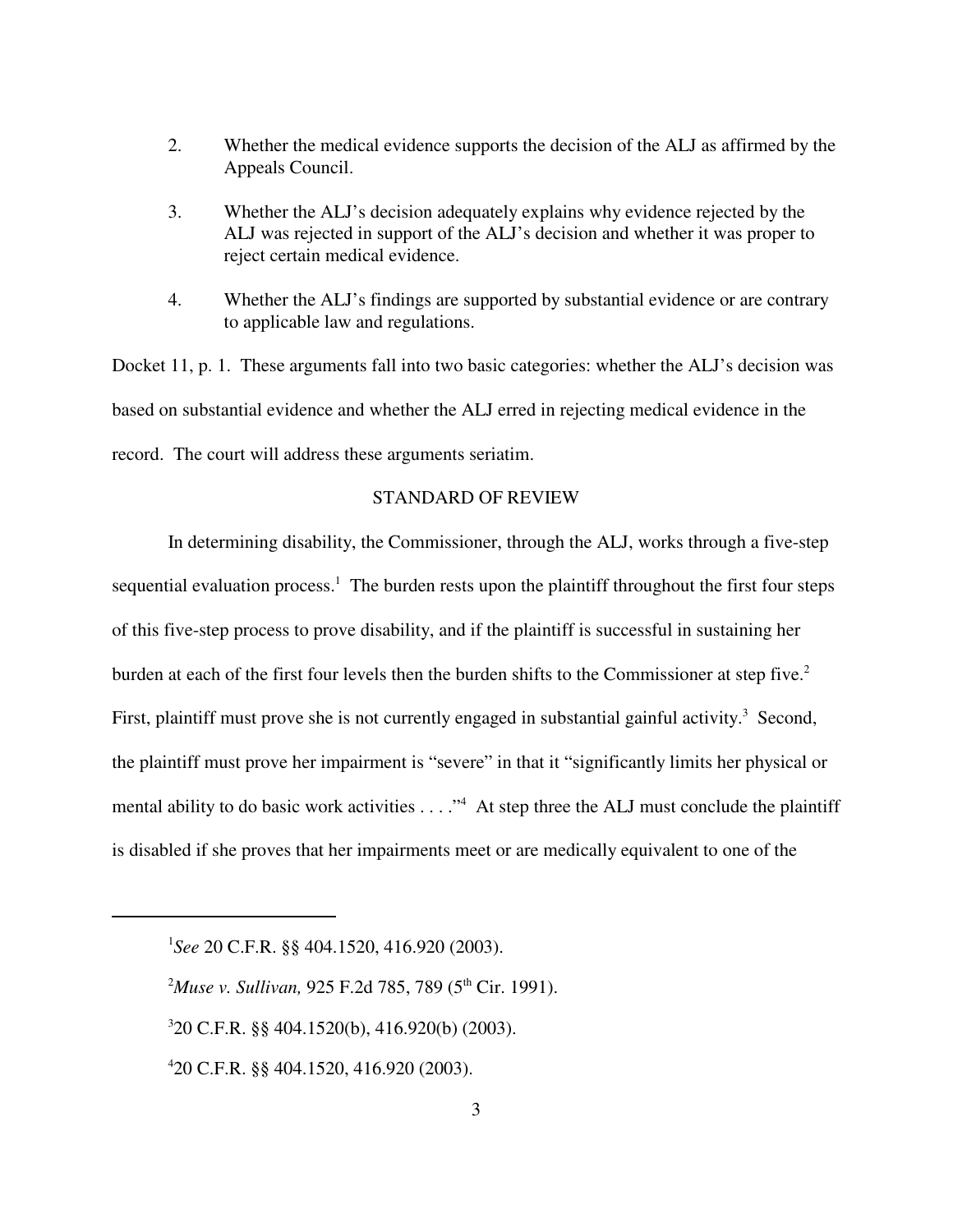impairments listed at 20 C.F.R. Part 404, Subpart P, App. 1, §§ 1.00-114.09 (2003). 5 If plaintiff does not meet this burden, at step four she must prove that she is incapable of meeting the physical and mental demands of her past relevant work. <sup>6</sup> At step five the burden shifts to the Commissioner to prove, considering plaintiff's residual functional capacity, age, education and past work experience, that she is capable of performing other work.<sup>7</sup> If the Commissioner proves other work exists which the plaintiff can perform, the plaintiff is given the chance to prove that she cannot, in fact, perform that work.<sup>8</sup>

The court considers on appeal whether the Commissioner's final decision is supported by substantial evidence, and whether the Commissioner used the correct legal standard. *Muse v. Sullivan,* 925 F.2d 785, 789 (5 th Cir. 1991); *Villa v. Sullivan,* 895 F.2d 1019, 1021 (5 th Cir. 1990). "To be substantial, evidence must be relevant and sufficient for a reasonable mind to accept it as adequate to support a conclusion; it must be more than a scintilla but it need not be a preponderance . . . ." *Anderson v. Sullivan*, 887 F.2d 630, 633 (5<sup>th</sup> Cir. 1989) (citation omitted). "If supported by substantial evidence, the decision of the [Commissioner] is conclusive and must be affirmed." Paul *v. Shalala,* 29 F.3d 208, 210 (5<sup>th</sup> Cir. 1994) (citing *Richardson v. Perales,* 402 U.S. 389, 390, 28 L.Ed.2d 842 (1971)).

In the instant case the ALJ concluded plaintiff's has the following severe combination of

<sup>8</sup>*Muse*, 925 F.2d at 789.

<sup>5</sup> 20 C.F.R. § 404.1520(d), 416.920 (2003). If a claimant's impairment meets certain criteria, that claimant's impairments are "severe enough to prevent a person from doing any gainful activity." 20 C.F.R. §§ 404.1525, 416.925 (2003).

<sup>6</sup> 20 C.F.R. §§ 404.1520(e), 416.920(e) (2003).

<sup>7</sup> 20 C.F.R §§ 404.1520(f)(1), 416.920(f)(1) (2003).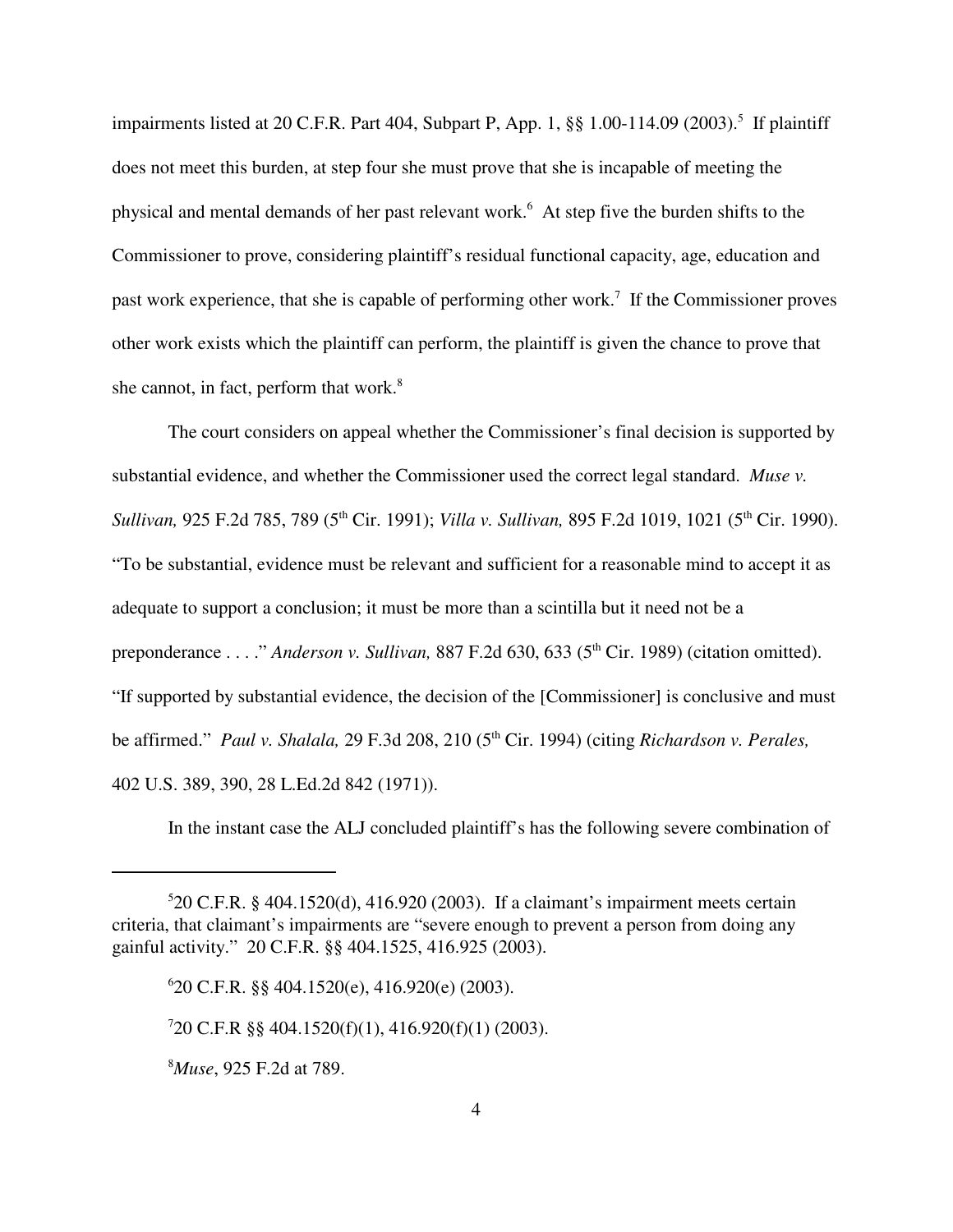impairments: fibromyalgia, arthritis, chronic obstructive pulmonary disease, heel spurs, degerative disc disease, depression, anxiety and gastroesophophageal reflux disease. (Tr. 13). Nevertheless, at step three the ALJ found that the plaintiff's limitations did not meet or equal any impairment listed at 20 CFR pt. 404, subpt. P, app. 1 (2008). (Tr. 13). After reviewing the medical records as a whole, and considering the credibility of the plaintiff's subjective complaints, including a detailed discussion of the plaintiff's symptoms and factors considered in determining credibility as well as an appropriate review of the plaintiff's mental abilities, the ALJ determined that the plaintiff retained the residual functional capacity to perform the exertional demands of light exertional level work involving lifting and carrying of 20 pounds occasionally and 10 pounds frequently for 30 minutes at a time. (Tr. 13). The claimant should never crouch, kneel, crawl or push and pull with her feet. (Tr. 14). The can occasionally reach, balance, stoop and grasp with the left hand; she is able to remember and understand, can perform simple, routine tasks, interact with co-workers, supervisors and the public, and can maintain her concentration and attention for hours at a time. (Tr. 14). By utilizing the testimony of a vocational expert, the ALJ determined at step four that the plaintiff was capable of returning to her past relevant work as a waitress. (Tr. 17). In so finding, the ALJ determined that the plaintiff was not disabled pursuant to the Act.

## **DISCUSSION**

#### Substantial Evidence

Substantial evidence, has been defined by the Fifth Circuit as "more than a scintilla, less than a preponderance, and is such relevant evidence as a reasonable mind might accept as adequate to support a conclusion." *Crowley v. Apfel*, 197 F.3d 194, 197 (5<sup>th</sup> Cir. 1999) (citation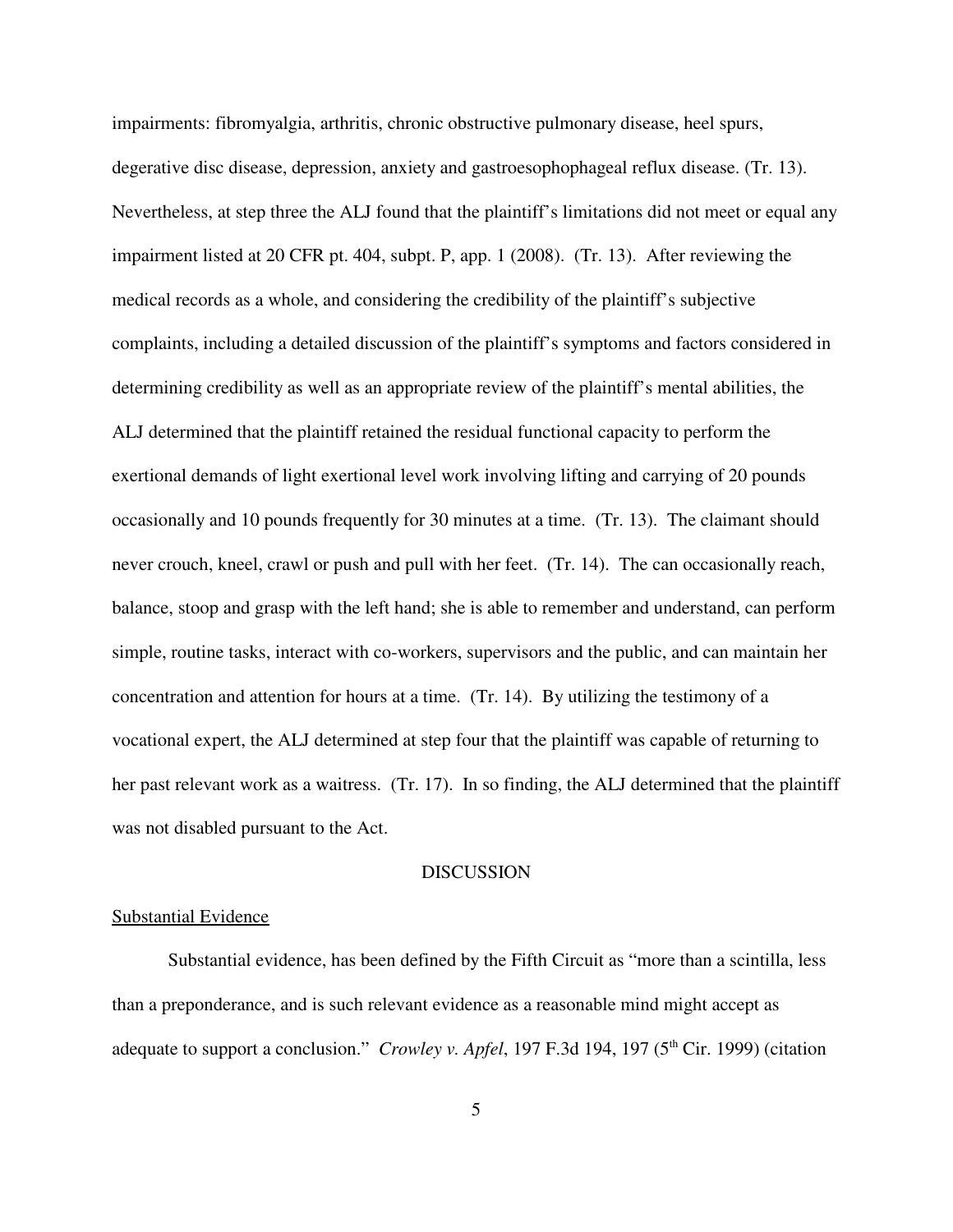omitted). "If supported by substantial evidence, the decision of the [Commissioner] is conclusive and must be affirmed." *Paul v. Shalala*, 29 F.3d 208, 210 (5<sup>th</sup> Cir. 1994) (citing *Richardson v. Perales,* 402 U.S. 389, 390, 28 L.Ed.2d 842 (1971)). Conflicts in the evidence are for the Commissioner to decide, and if substantial evidence is found to support the decision, the decision must be affirmed even if there is evidence on the other side. *Selders v. Sullivan*, 914 F.2d 614, 617 ( $5^{\text{th}}$  Cir. 1990).

In this case, the ALJ based his RFC determination on the assessment of state agency medical consultant, Dr. Glenn H. Bennett, M.D., as well as the testimony of the plaintiff. (Tr. 17). Although plaintiff's treating physician opined that plaintiff was totally disabled due to fibromyalgia, the ALJ determined that his opinion was not to be afforded controlling weight because the majority of the evidence was inconsistent with his findings. (Tr. 252, 16-17). A review of the other medical evidence of record indicates that the ALJ's determination was fully supported by the evidence.

The plaintiff initially filed for Social Security disability benefits in 2003, but was advised by a representative of the Social Security Administration that she had not earned sufficient credits to be eligible for benefits. Docket 11, p. 2. Based on this representation, plaintiff sought employment and continued with her medical treatment and medications until October 2004 when she re-filed her application for benefits. *Id.* Notably, the ALJ determined that the plaintiff, despite her working various jobs in 2003 and 2004, had not engaged in substantial gainful activity since her alleged onset date of December 28, 1998. (Tr. 13). The ALJ further found that had several "severe" impairments including fibromyalgia, arthritis, Chronic obstructive pulmonary disease, heel spurs, degerative disc disease, depression, anxiety and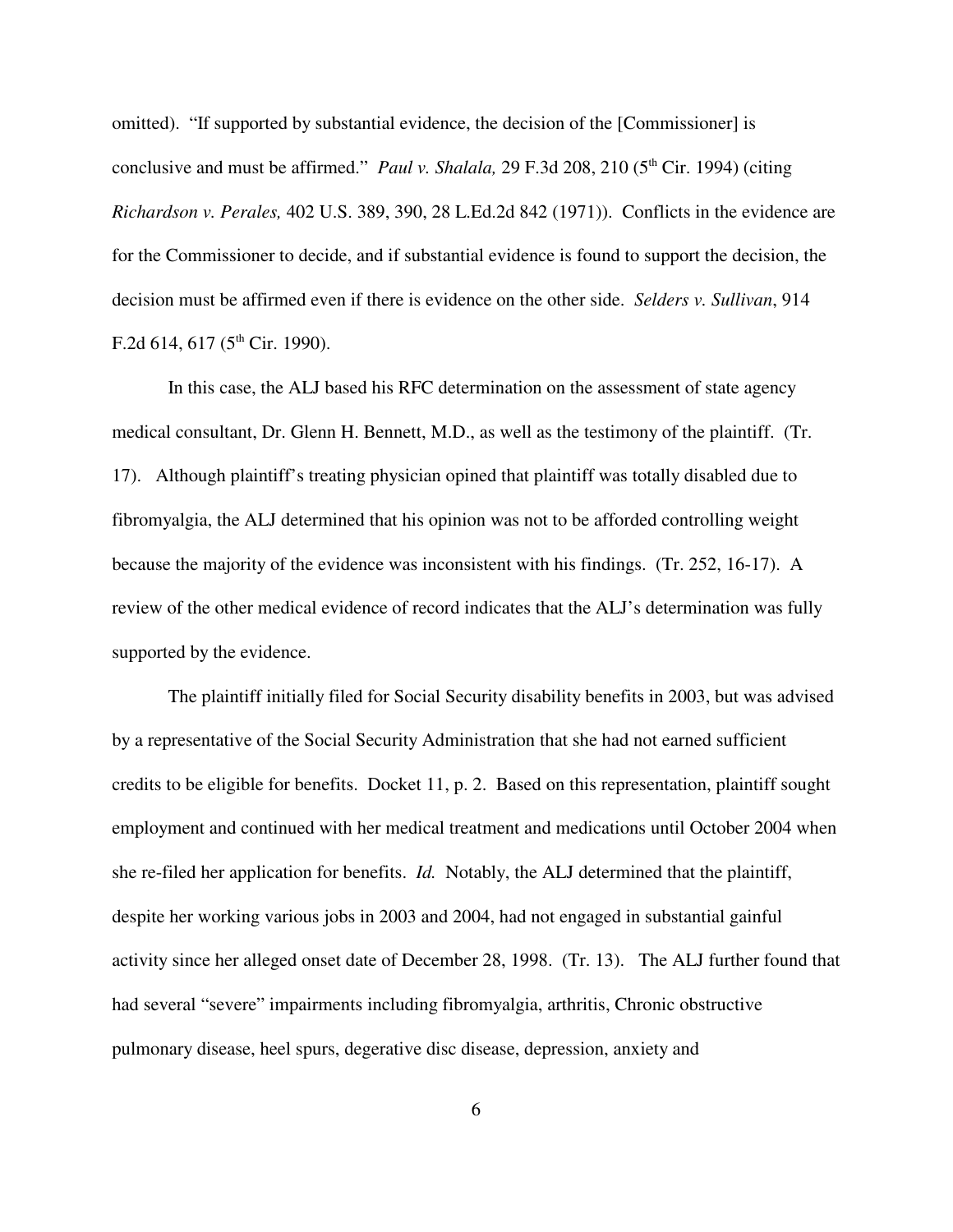gastroesophophageal reflux disease. (Tr. 13). Nevertheless, the ALJ found that the plaintiff's limitations did not meet or equal any impairment listed at 20 CFR pt. 404, subpt. P, app. 1 (2008). (Tr. 13).

In all social security cases, the plaintiff bears the ultimate burden of proof on the issue of disability. *Kraemer v. Sullivan*, 885 F.2d 206, 204 (5 th Cir. 1989). Under the act, disability is defined as the "inability to engage in any substantial gainful activity by reason of any medically determinable physical or mental impairment which can be expected to result in death or which has lasted or can expect to last for a continuous period of not less than 12 months." 42 U.S.C.  $§423(d)(1)(A)$ . In determining disability, the Commissioner, through the ALJ, works through a five-step sequential evaluation process.<sup>9</sup> In the instant case, the ALJ, after properly making a determination of the plaintiff's RFC, found at step four that the plaintiff was capable of returning to her past relevant work as waitress. (Tr. 17). According to 20 C.F.R. §404.1520 and §416.920, "[i]f an individual's residual functional capacity is such that he or she can still perform past relevant work, then a finding of 'not disabled' will be made." Further, Social Security Ruling 82-61 provides that an individual is to be found "not disabled" when it is determined that she retains the residual functional capacity to perform the actual functional demands and job duties of past relevant work. In this case, the ALJ, relying on the testimony of the VE, found that the plaintiff was able to return to her past relevant work. After review of the evidence, the court cannot say that his determination was in error. While there may exist evidence to the contrary, Dr. Tub's letter and opinions regarding plaintiff's "disability", the evidence was properly discounted based on contradictory objective medical evidence in the record.

9 *See* 20 C.F.R. §§ 404.1520, 416.920 (2003).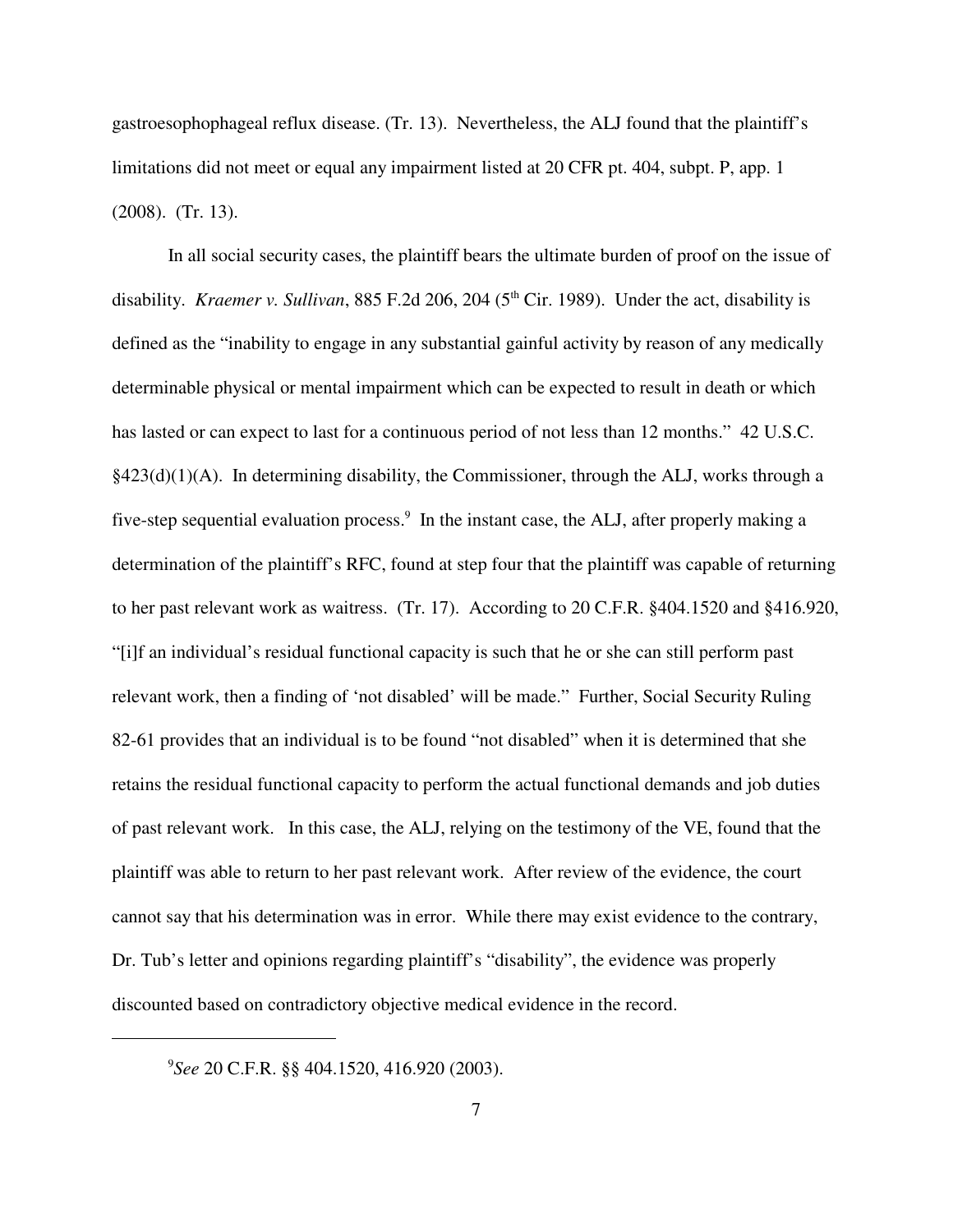"Conflicts in the evidence are for the [Commissioner] and not the courts to resolve." *Selders,* 914 F.2d at 617. Courts should strive for "judicial review [that is] deferential without being so obsequious as to be meaningless." *Taylor v. Bowen,* 782 F.2d 1294, 1298 (5th Cir.1986). In this case, the requisite "substantial evidence" is clearly contained in the record to support the Commissioner's decision. The court holds that the ALJ's decision should be affirmed.

#### Evaluation of the Medical Evidence

Social Security Ruling 96-8p provides that when determining a claimant's residual functional capacity, the ALJ "must always consider and address medical source opinions." SSR-96-8p, p.7. "If the RFC assessment conflicts with an opinion from a medical source, the adjudicator must explain why the opinion was not adopted." *Id.* Social Security Ruling 96-5 further states that "our rules provide that adjudicators must always carefully consider medical source opinions about any issue, including opinions about issues that are reserved to the Commissioner." SSR-96-5, p.2. "[O]pinions from any medical source on issues reserved to the Commissioner must never be ignored." *Id.* at p. 3. Thus, when making a determination regarding a claimant's residual functional capacity – a matter which is exclusively within the purview of the ALJ – the regulations require that the ALJ carefully consider medical source opinions, particularly all medical assessments and medical source statements from medical sources who have actually examined the individual. *Id.* at p. 2. When more than one physician has provided medical information, the ALJ must consider all information provided by each source in order to properly assess a plaintiff's residual functional capacity. Id.. It is the ALJ's task to evaluate the medical opinions in light of other information contained in the record.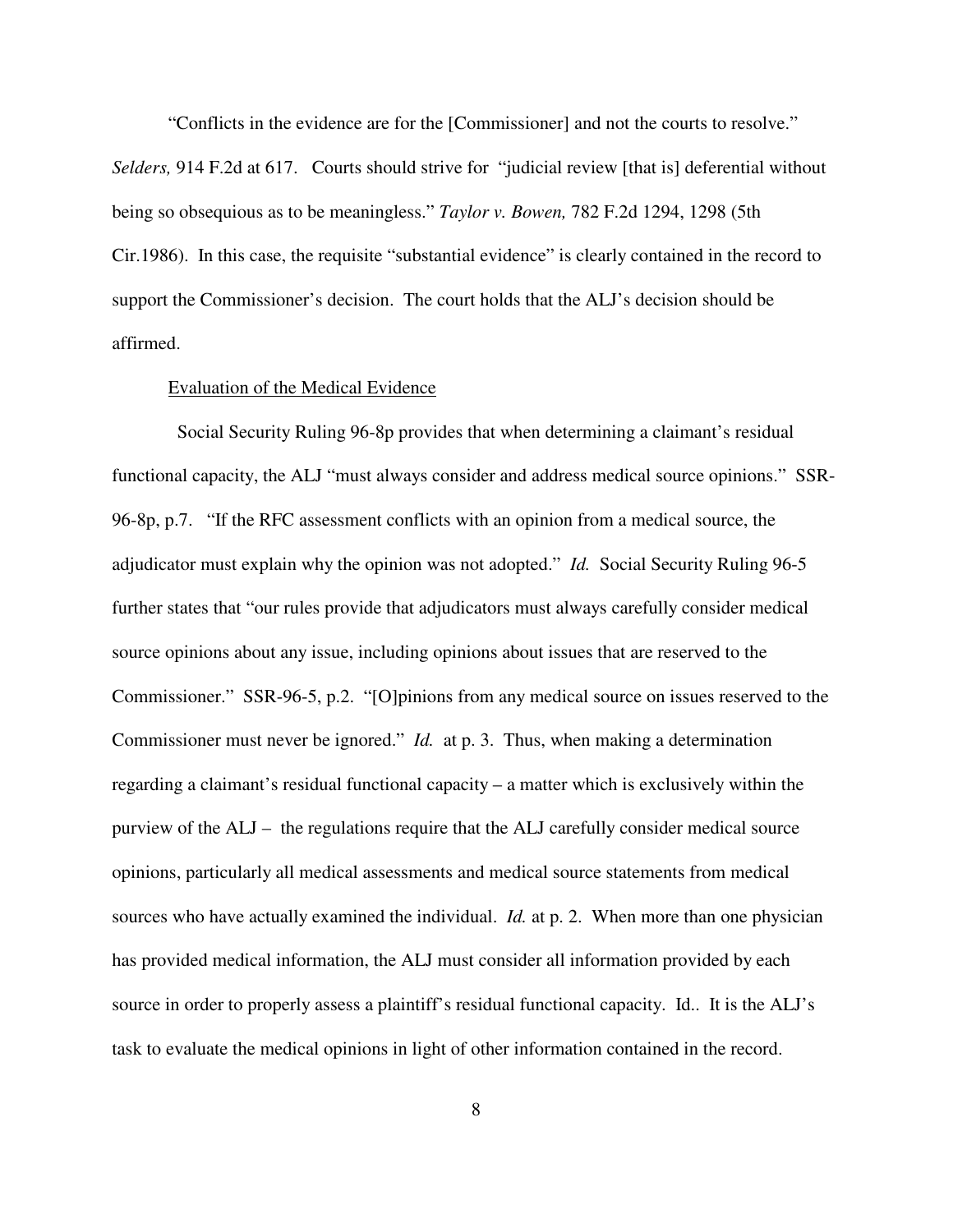*Martinez v. Chater*, 64 F.3d 172, 176 (5<sup>th</sup> Cir. 1995). An ALJ is justified in rejecting an opinion of any physician, in whole or in part, when the opinion is contrary to the weight of the medical evidence. *Id.* After considering all such medical evidence, the ALJ may determine that certain specific medical findings should be afforded more weight than other medical evidence. An ALJ may properly afford lesser weight to the opinion of a physician where the opinions are inadequately explained, not supported by specific findings, contradicted by the opinions of other medical sources, contradicted by the reports of consulting physicians, not supported by objective clinical and laboratory findings, or merely parrot the opinion of plaintiff's attorney in a case where the attorney requested a report from the treating physician. 3 Soc. Sec. Law & Prac. § 37:88.

In the instant case, the ALJ stated that he considered all the medical evidence in the record, and it is clear that he did so. The ALJ provided detailed information about the plaintiff's symptoms, her impairments, and the effects those impairments had on the plaintiff as a whole. *See* Tr. 16 and 17. The ALJ's decision discusses the plaintiff's pain and symptoms, but found that there was little evidence of an impairment that would cause such disabling pain. Although the plaintiff's treating physician, Dr. Tubb, opined that the plaintiff had been disabled since 1997. (Tr. 255 - 258), an ALJ may reject or afford lesser weight to the opinion of a treating physician if that opinion is not supported by medically acceptable laboratory and diagnostic techniques or is inconsistent with the other substantial evidence in the record. 20 C.F.R. §404.1527(d)(2); *Perez v. Barnhart* 415 F.3d 457, 465 (5 th Cir. 2005) (treating physician opinions are not conclusive and may be rejected for good cause). Further, it is not required that an ALJ assign weight to a physician's conclusion that a plaintiff is "disabled" because this is an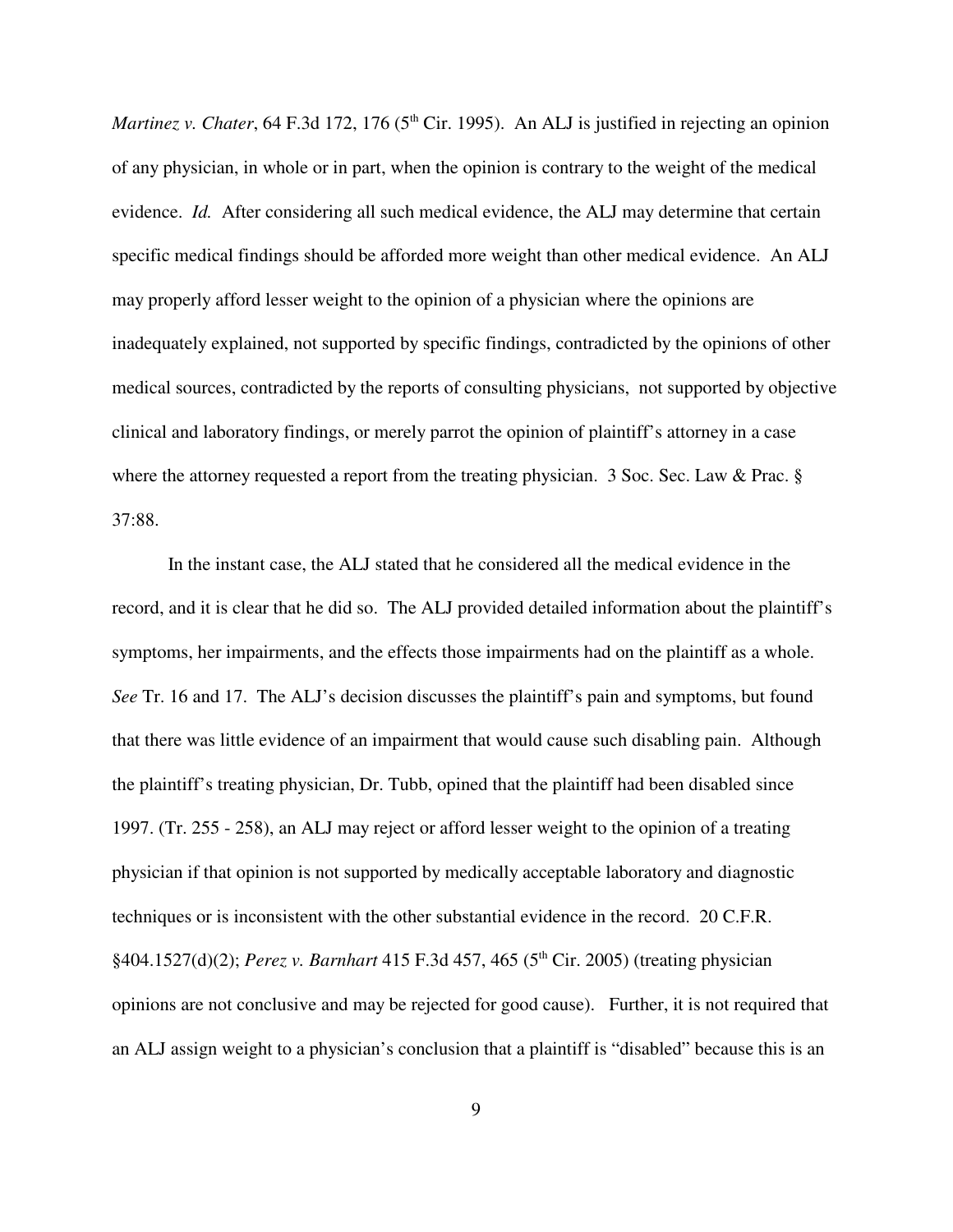issue reserved for the Commissioner. *See Frank v. Barnhart*, 326 F.3d 618, 620 (5<sup>th</sup> Cir. 2003). He specifically considered the plaintiff's circumstances, symptoms, complaints and impairments on the whole, along with all other relevant medical evidence. In his opinion, the ALJ discussed the findings of consultative examining physician Dr. Glenn Bennett as well as those of Dr. Tubb. He noted that despite Dr. Tubb's opinion the plaintiff had continued to work full time, that her examinations had not revealed any significant problems and despite diagnosed heart and lung problems plaintiff continued to smoke and examination of her heart showed it was within normal limits. (Tr. 16 - 17, citing Medical Record Exhibits 11F, 15F, 8F and 4F.). It is necessary that the ALJ consider all medical evidence and determine the plaintiff's RFC. In doing so, the ALJ afforded lesser weight to the opinions of Dr. Tubb due to the fact that the majority of the medical evidence in the record, as well as the plaintiff's work history contradicted Dr. Tubb's opinions. Articulating these and other specific reasons, the ALJ afforded found that the plaintiff was able to perform a range of light work. (Tr. 13). After review of the record, the court holds that the ALJ properly considered the totality of the plaintiff's impairments in reaching his decision and provided a well-supported basis for affording lesser weight to Dr. Tubb's assessment and for relying primarily on the opinions of Dr. Bennett. The ALJ satisfied the regulations.

It is the duty of this court to review the record on appeal and determine whether there is substantial evidence to support the findings of the Commissioner, *Richardson v. Perales*, 402 U.S. 389, 401 (1971), and whether the correct legal standards were applied. 42 U.S.C. § 405(g); *Falco v. Shalala*, 27 F.3d 160, 163 (5 th Cir. 1994); *Villa v. Sullivan*, 895 F.2d 1019, 1021 (5 th Cir. 1990). Upon review of the record as a whole and the submissions and arguments of the parties, the court finds that the decision of the ALJ was supported by substantial evidence and should be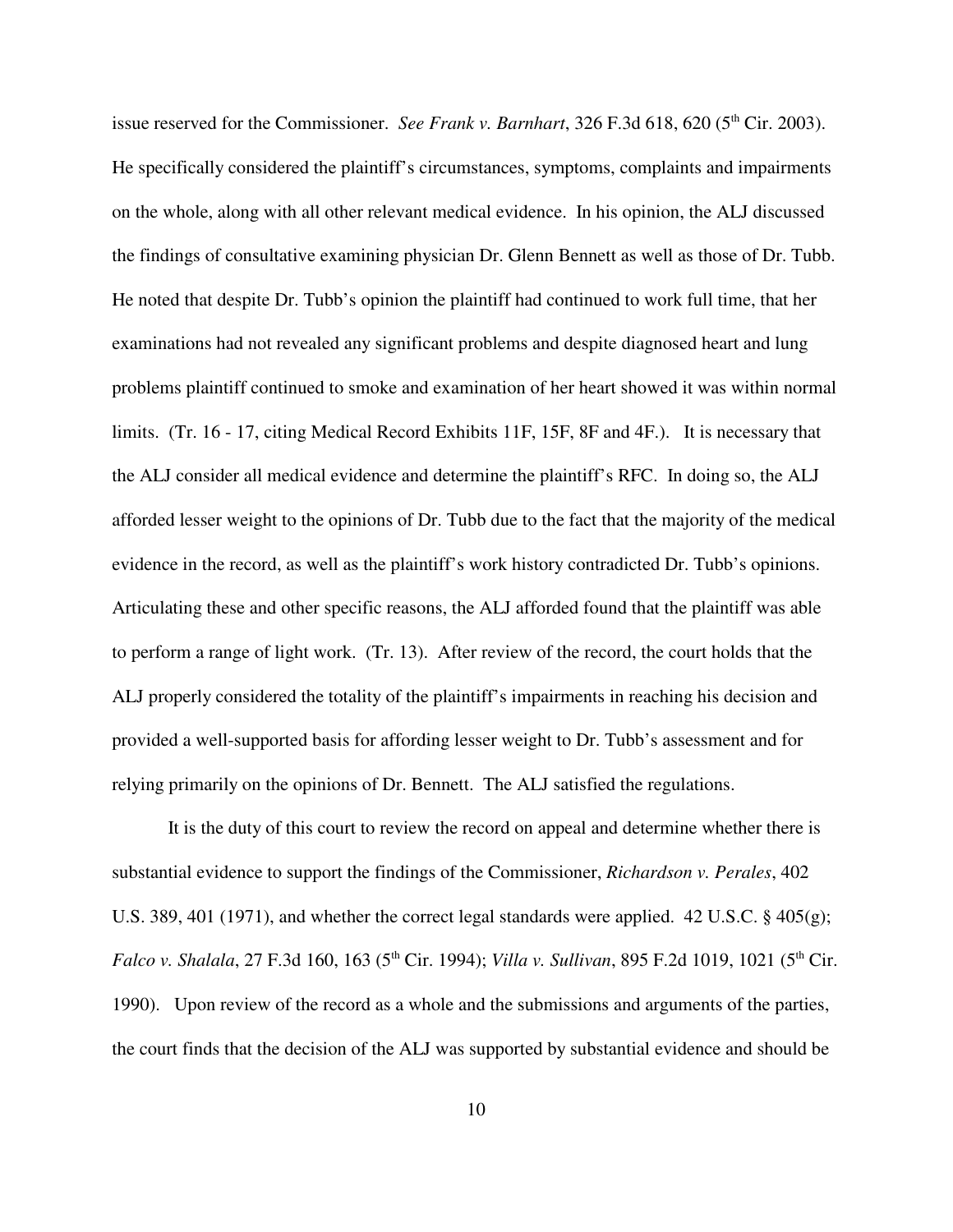affirmed.

It is peculiarly within the province of the ALJ to make determinations regarding credibility of the evidence. *Harrell v. Bowen*, 862 F.2d 471, 480 (5<sup>th</sup> Cir. 1988). Where medical evidence provides a basis for a plaintiff's complaints, an ALJ's finding that the complaints are incredible will not be upheld by a reviewing court unless the ALJ weighed the medical evidence and articulated his reasons for disbelieving the complaints. *Abshire v. Bowen*, 848 F.2d 638, 642  $(5<sup>th</sup> Cir. 1988)$ . In this case, there are inconsistences in the evidence between the plaintiff's subjective complaints of pain and other symptoms and objective medical evidence to support those claims. The evaluation of the plaintiff's subjective symptoms is particularly within the ALJ's discretion as he has had an opportunity to observe the plaintiff. *Harrell v. Bowen*, 862 F.2d 471, 480 ( $5<sup>th</sup>$  Cir. 1988). In this case, the plaintiff testified of severe, disabling pain and limitations on ability to function, including inability to stand for more than fifteen minutes at a time. (Tr. 360). While medical evidence alone is not the sole determining factor of the credibility of a plaintiff's subjective evidence, it is an important factor to consider. *Russell v.* Sullivan, 950 F.2d. 542, 545 (8<sup>th</sup> Cir. 1991). However, subjective complaints must be coorborated, at least in part, by objective evidence. *Houston v. Sullivan*, 895 F.2d 1012, 1016 (5<sup>th</sup> Cir. 1989). The record clearly reflects the ALJ's conscious, clear consideration of the evidence as well as his consideration of numerous factors relating to the consideration of plaintiff's subjective complaints. The fact that the ALJ did not find that the plaintiff had the severe level of pain and limitations on her functioning that she claimed is completely within his discretion, and this court does not find that his determination was in error. Accordingly, the court finds that the plaintiff's claims of error regarding her subjective evidence of pain and